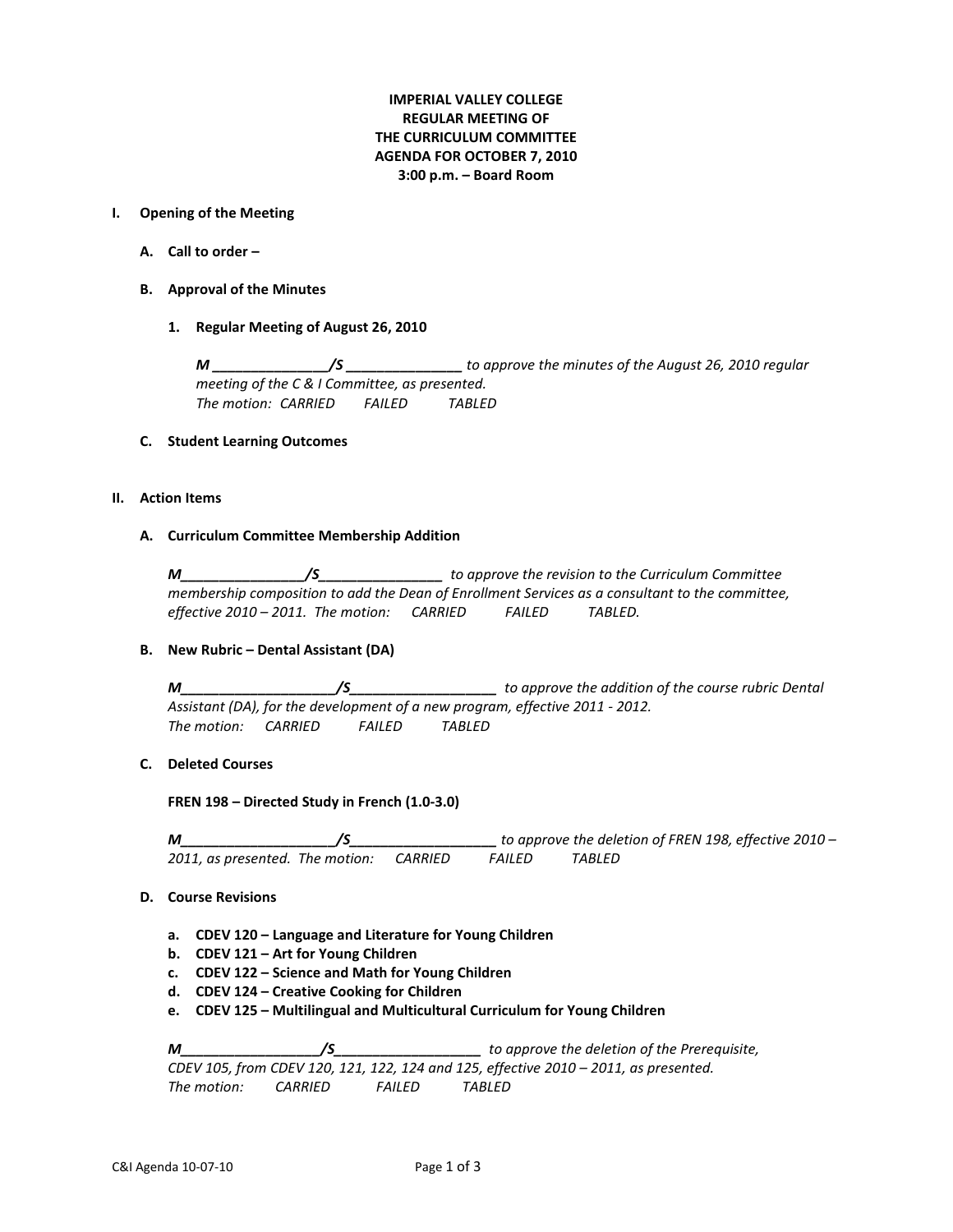**f. CIS 101 – Introduction to Information Systems**

*M \_\_\_\_\_\_\_\_\_\_\_\_\_\_\_/ S \_\_\_\_\_\_\_\_\_\_\_\_\_\_\_ to approve the revision of the textbook for CIS 101, effective 2010 - 2011, as presented. The motion: CARRIED FAILED TABLED*

- **g. FREN 201 – Intermediate French I**
- **h. FREN 211 – Intermediate French II**

*M \_\_\_\_\_\_\_\_\_\_\_\_\_\_\_/ S \_\_\_\_\_\_\_\_\_\_\_\_\_\_\_ to approve the revision of the course description, objectives, core content and textbooks for FREN 201 and 211, to obtain UC transferability, effective 2010 - 2011, as presented. The motion: CARRIED FAILED TABLED*

- **E. New Courses**
	- **a. CIS 160 – CISCO IT Essentials: Hardware and Software**
	- **b. FREN 180 – Directed Study in French**
	- **c. FREN 182 – Field Experience in France**
	- **d. SPCH 130 – Small Group Communication**

*M \_\_\_\_\_\_\_\_\_\_\_\_\_\_\_/ S \_\_\_\_\_\_\_\_\_\_\_\_\_\_\_ to approve the addition of CIS 160, FREN 180, FREN 182 and SPCH 130 to the credit curriculum, effective Spring 2011, as presented. The motion: CARRIED FAILED TABLED*

**F. Approval of 2010 – 2011 Meeting Calendar** 

*M \_\_\_\_\_\_\_\_\_\_\_\_\_\_\_\_\_\_\_\_ /S \_\_\_\_\_\_\_\_\_\_\_\_\_\_\_\_\_\_ to approve the Curriculum Committee meeting calendar for the 2010 – 2011 academic year, as presented. The motion: CARRIED FAILED TABLED*

#### **III. Discussion Items**

- **A. Course out-of-class reading and writing assignments.**
- **B. IGETC-CERT and UNIVSTUD-AA revision options.**
- **C. SB 1440 – Transfer Reform Legislation Becomes Law**
- **D. Website Content Review/Comments.**

#### **IV. Information Items**

- **A. Review list of data elements for which changes will require a new CB00 Course Control number.**
- **B. Review Discipline List Revisions Memo**
- **C. Course Caps: All course caps below 25 will increase to 25 unless otherwise required due to safety or government regulations, as per Tentative Agreement between District and CTA.**